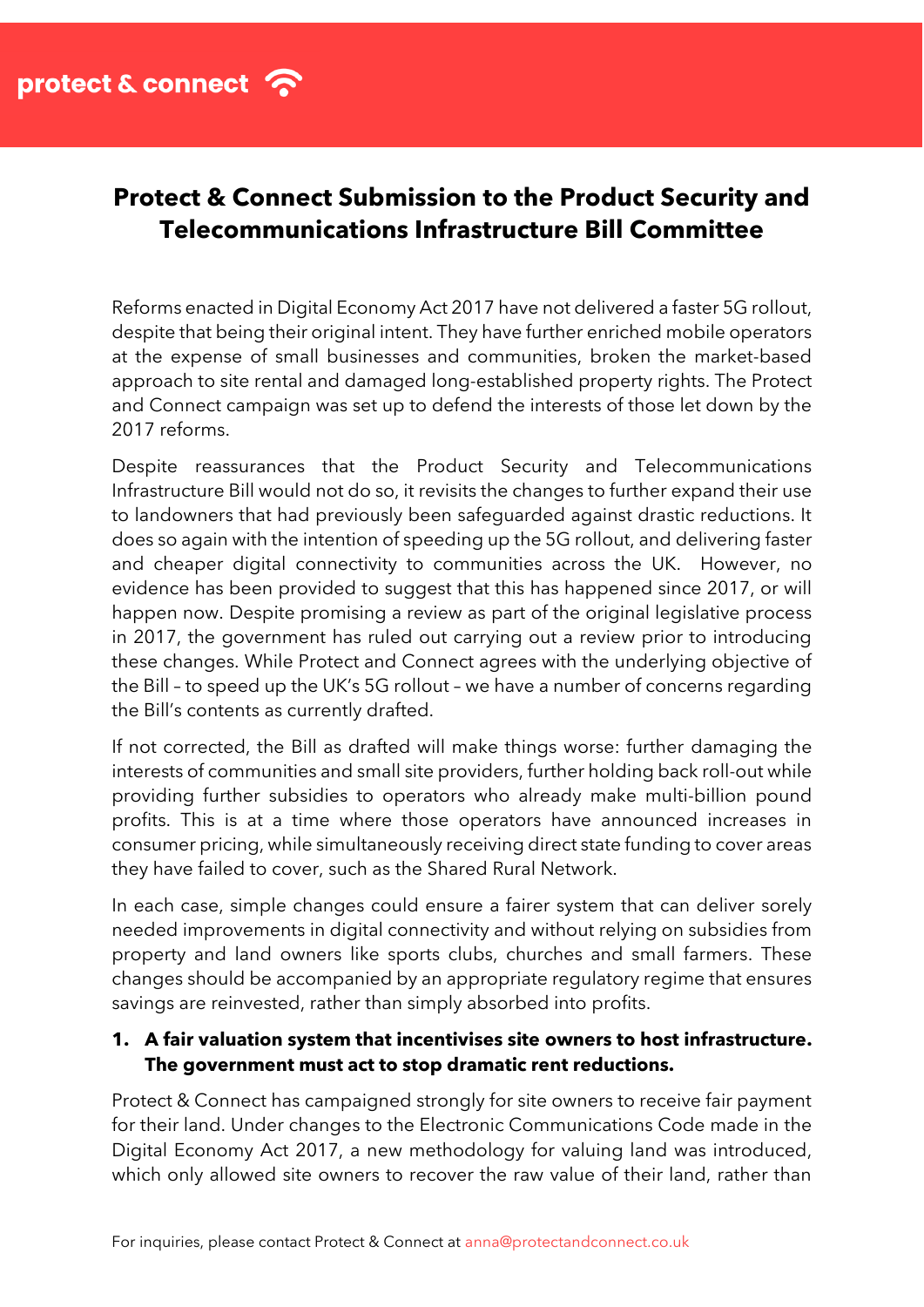receiving a market price. This is the fundamental issue with the Electronic Communicates Code today, as identified by many stakeholders including the Law Society.

The effect has been enormous, with rents commonly reduced to less than 10% of what they were before 2017, often through threats of legal action. The Government did not expect this outcome, and nor did Parliament vote for it. We continue to believe that the right solution to get this market moving again is to reinstate a fair, market-based valuation mechanism, such as the one envisaged by the Law Commission. However, the government has explicitly ruled out revisiting the unfair valuation system, despite its functioning being directly affected by the provisions of the Bill. The valuation system is the single biggest flaw of the 2017 reforms, and it needs to be addressed.

# **2. Rent changes should not be backdated to before the court's decision, in order to avoid bankruptcies caused by backdated payments and respect existing contracts.**

In this Bill, telecoms companies are getting additional powers in Clauses 61 and 67 which mean that when a dispute between a site provider and a telecoms company goes to court, the site owner may be required to pay back the majority of rent received in the period between the initial notice being served and the final judgement being made. Some of these notices could have been served years ago and will lead to huge repayments from site providers to telecoms companies.

Many site owners are already going to face severe financial pressure as a result of the 2017 reforms. But we are concerned that this reform will lead to sudden and significant sums of money being owed to telecoms operators by site providers. This will not help the 5G roll out but is a disproportionate and retrospective act which will incentivise court action and will only boost the operators' bottom lines.

## **3. The Bill's drafting could inadvertently lead to some severe outcomes for site owners and hamper the rollout of better connectivity.**

The Government stated explicitly in its response to the consultation preceding this legislation that agreements could not be changed by court order during the course of the contract. It said: "we do not have sufficient evidence to support making reforms which would allow the courts to modify an ongoing Code agreement."

However, we do not think that the Government's stated position will be delivered by this legislation, based on the current drafting in the Bill. Specifically, the change to the definition of "occupier" in Clause 57 has the unintended consequence of allowing the cancellation or modification of agreements which were agreed in good faith and still have years to run. Given this, we would urge the government to review the impact of the draft definition of 'occupier' and make appropriate amendments to the legislation in line with the publicly stated policy intent, ensuring that it only deals with the specific circumstances intended in the consultation response.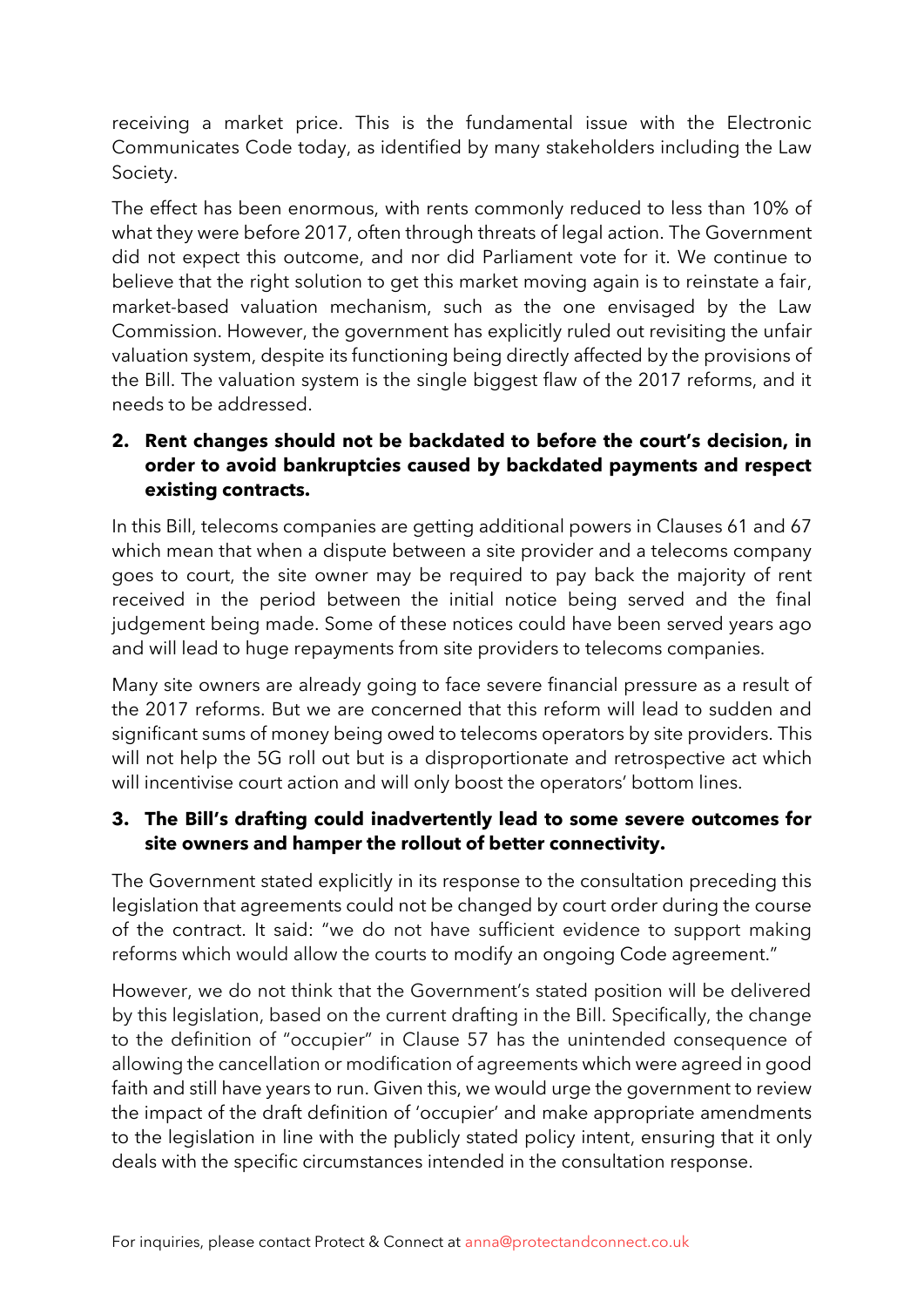# **4. There are insufficient protections against abuse by telecoms companies.**

The government has recognised poor behaviour by telecoms companies which falls short of what should be expected – yet has thus far refused to carry out a review. Protect and Connect confirmed this after surveying 116 site owners that host mobile telecoms masts, and found:

- 23% have suffered damage to their property;
- 35% had their sites upgraded without permission;
- 46% found telecoms companies on their land without warning; and
- 50% have been threatened with legal action.

The Government plans to tackle these sorts of issues by creating a new Alternative Dispute Resolution (ADR) mechanism, directing the telecoms companies have a complaints handling process, and encouraging Ofcom to provide better guidance in Clauses 68 - 69.

To resolve this, the Committee should amend the Bill, to ensure protections are added that more align to the regulatory powers imposed on other utility providers and in order to:

- Make the ADR mechanism compulsory for any dispute (Clause 68)
- Enhance the statutory handling process for complaints about operator behaviour and give Ofcom the ability to impose fines on telecoms companies and compensation for site providers (Clause 69)
- Oblige Ofcom to issue statutory guidance on operator behaviour that is designed by a respected independent expert. (Clause 69)

# **5. Setting the right precedents – Clauses 61 – 66 of the Bill undermines the Landlord and Tenant Act 1954 and the Business Tenancies (Northern Ireland) Order 1996, which may hamper the government's ability to deliver investment in other critical sectors.**

Site owners had no way of foreseeing that the Government would act to reduce their income stream down to as little as fifty pounds a year for some. For the overwhelming majority, there is no way they would have entered into an agreement if they knew this to be the case. Yet now they have limited rights to remove the mast from their land, expect in narrow circumstances such as property redevelopment, and for which they would have to go to court.

This Bill will expand the reforms to valuation (despite explicitly stating that valuation is not to be under consideration in this Bill), which in 2017 were limited to the Electronic Communications Code, to agreements made under the Landlord and Tenant Act 1954 and the Business Tenancies (Northern Ireland) Order 1996, which governs all agreements in Northern Ireland, in Clauses 61 - 66. This fundamentally